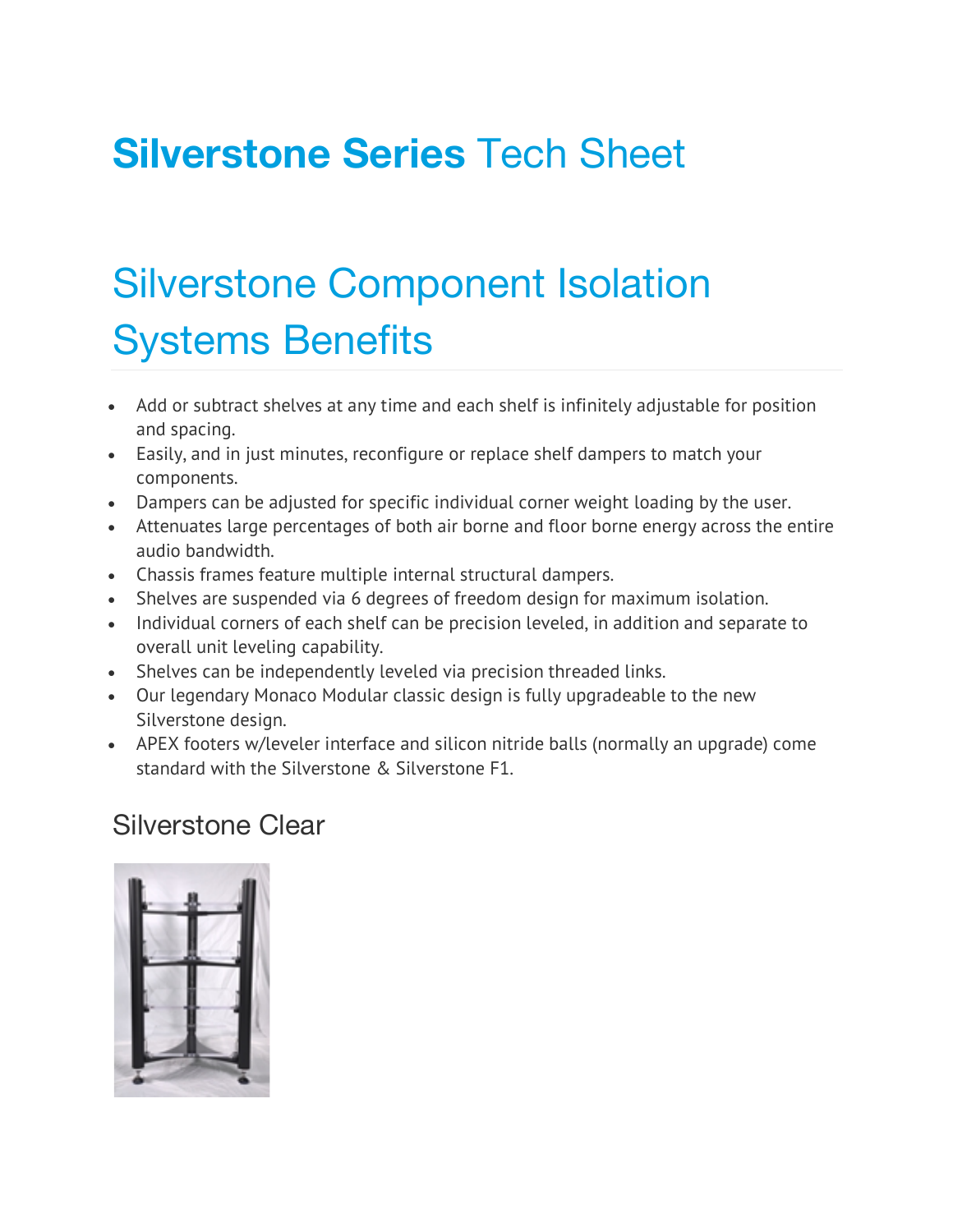

Entry Level of this product line, the Silverstone Clear uses an acrylic shelf directly interfacing with the same primary damper and suspension system as the other Silverstone models. It comes standard with spikes. It is upgradeable to the next higher performance levels, Silverstone, and Silverstone F1 on an individual shelf by shelf basis. Options: Acrylic Shelves also available in smoked or black and APEX footers instead of spikes.

#### **Silverstone**





Center of this product line, the Silverstone combines Acrylic Shelves with special **Carbon Fiber/Kevlar** composite support structures. Includes two-stage shelf damping, and **APEX Footers** with levelers and silicon nitride balls are standard. UPGRADES: Convert to Silverstone F1, and Acrylic Shelves also available in smoked or black.

### Silverstone F1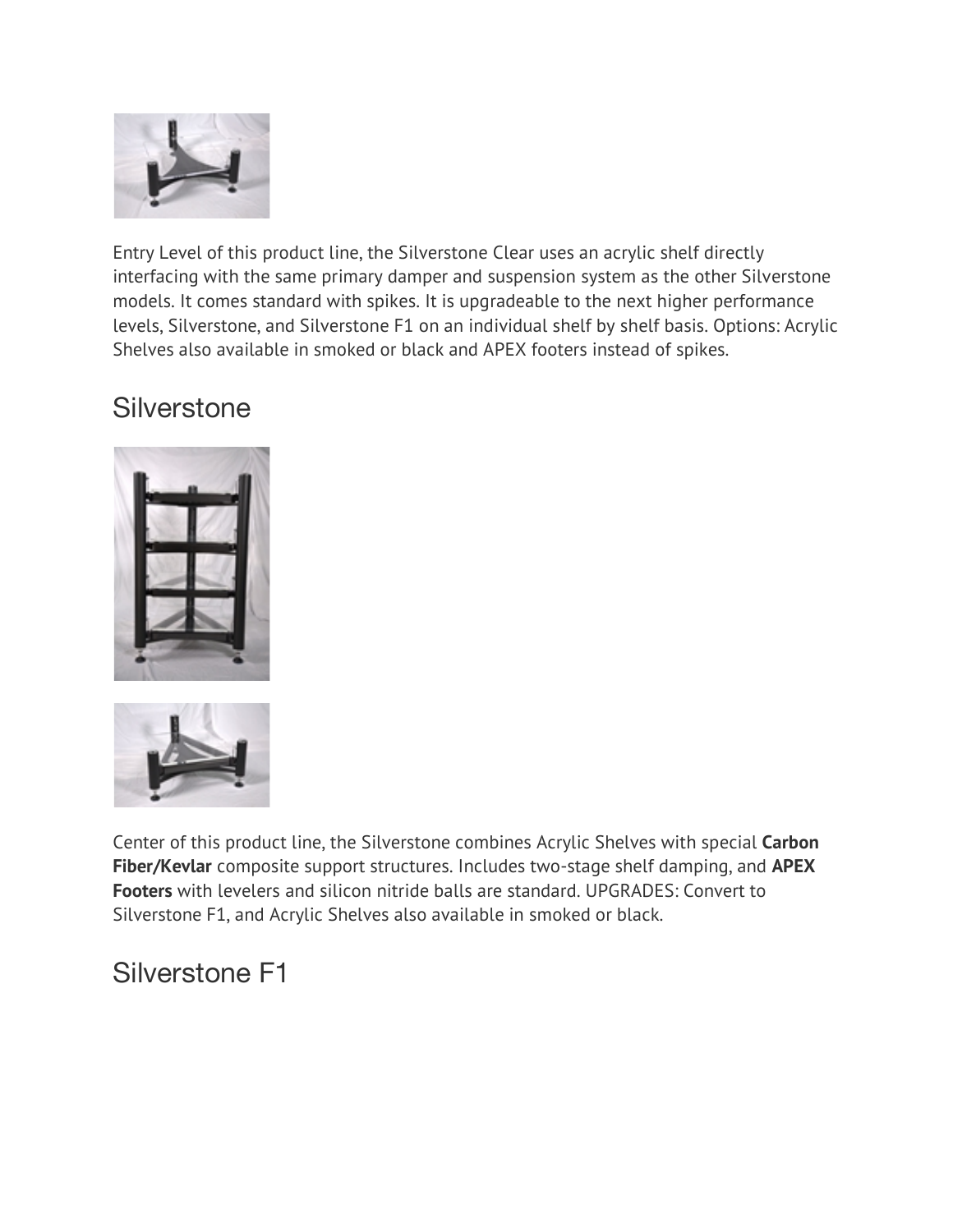



The ultimate in performance! **Formula Shelves** are supported by Carbon Fiber/Kevlar composite structures. This broader application of Carbon Fiber in the support structure and the shelf provides unequalled damping, as well as potential to absorb and minimize electromagnetic fields generated by your hi-fi. Includes two-stage shelf damping, and **APEX Footers**with levelers and silicon nitride balls are standard.



#### Superior Engineering

Each shelf corner is suspended via proper six degrees of freedom design. No other product offers this fundamentally correct design architecture. Utilizing a carefully designed super rigid, high mass, custom aluminum extrusion allows total freedom in shelf quantity and placement.

#### Precision Adjustability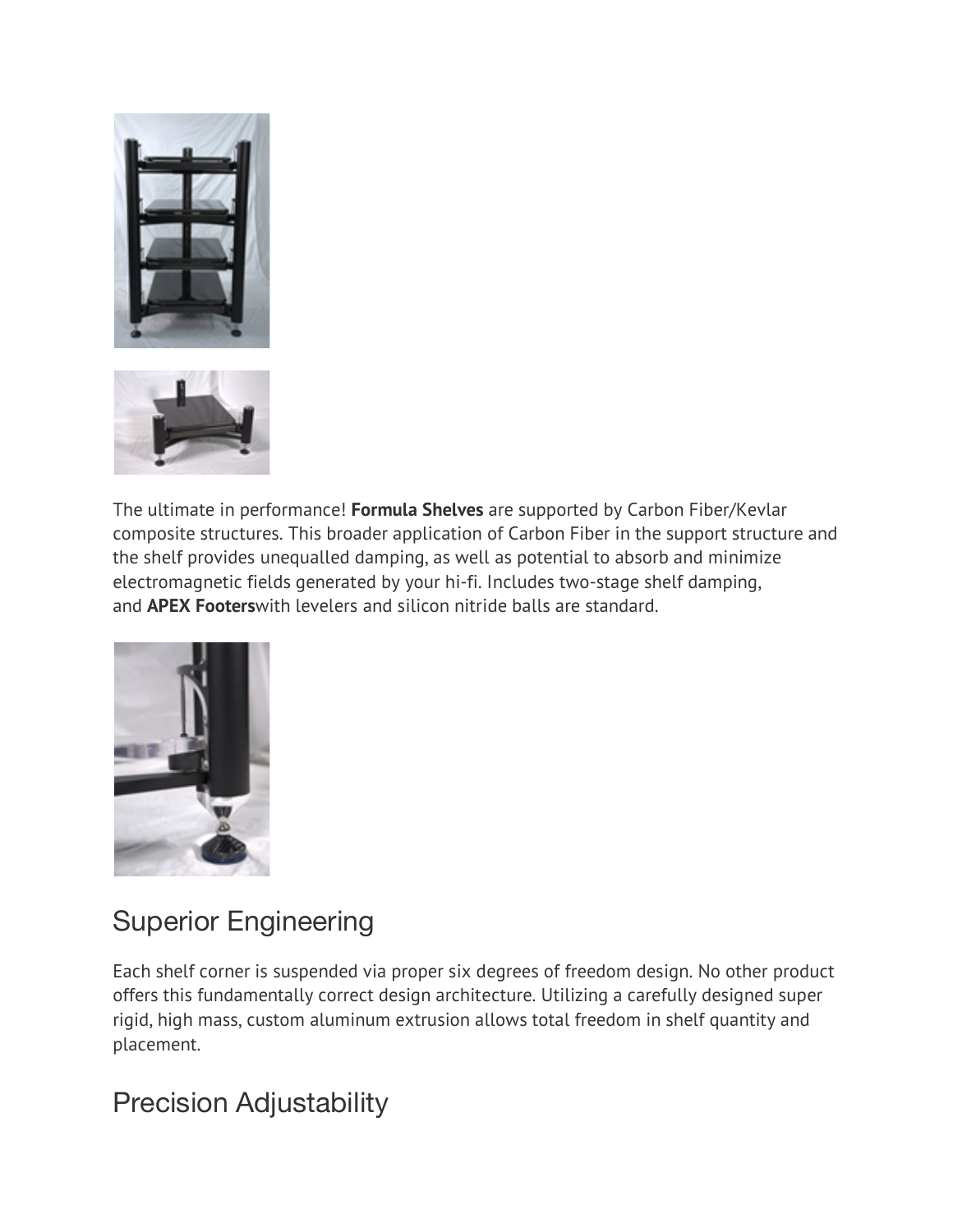Each shelf corner can be independently leveled in separate macro and micro adjustments, in addition to overall unit leveling capability. No other product offers this ease and precision in leveling.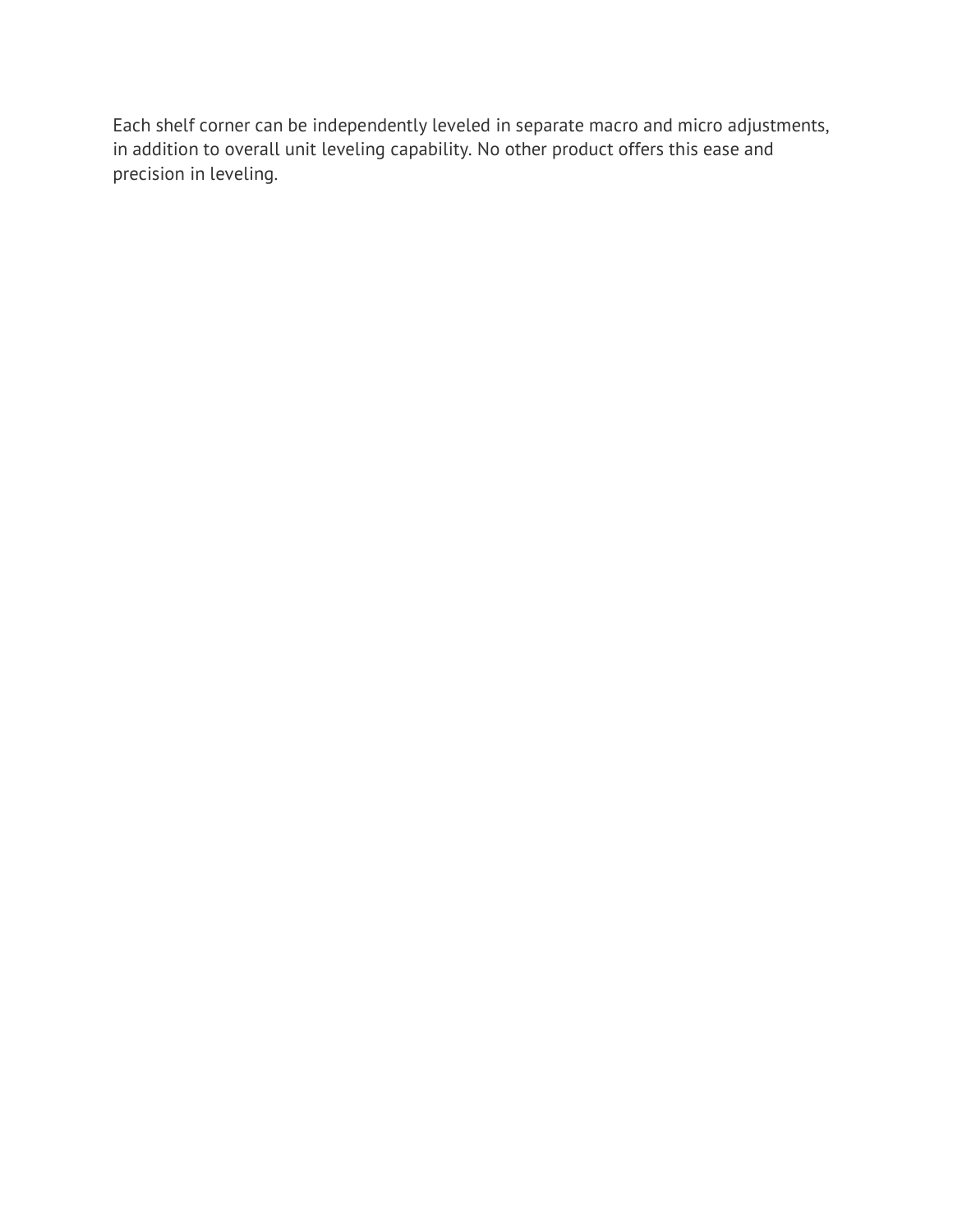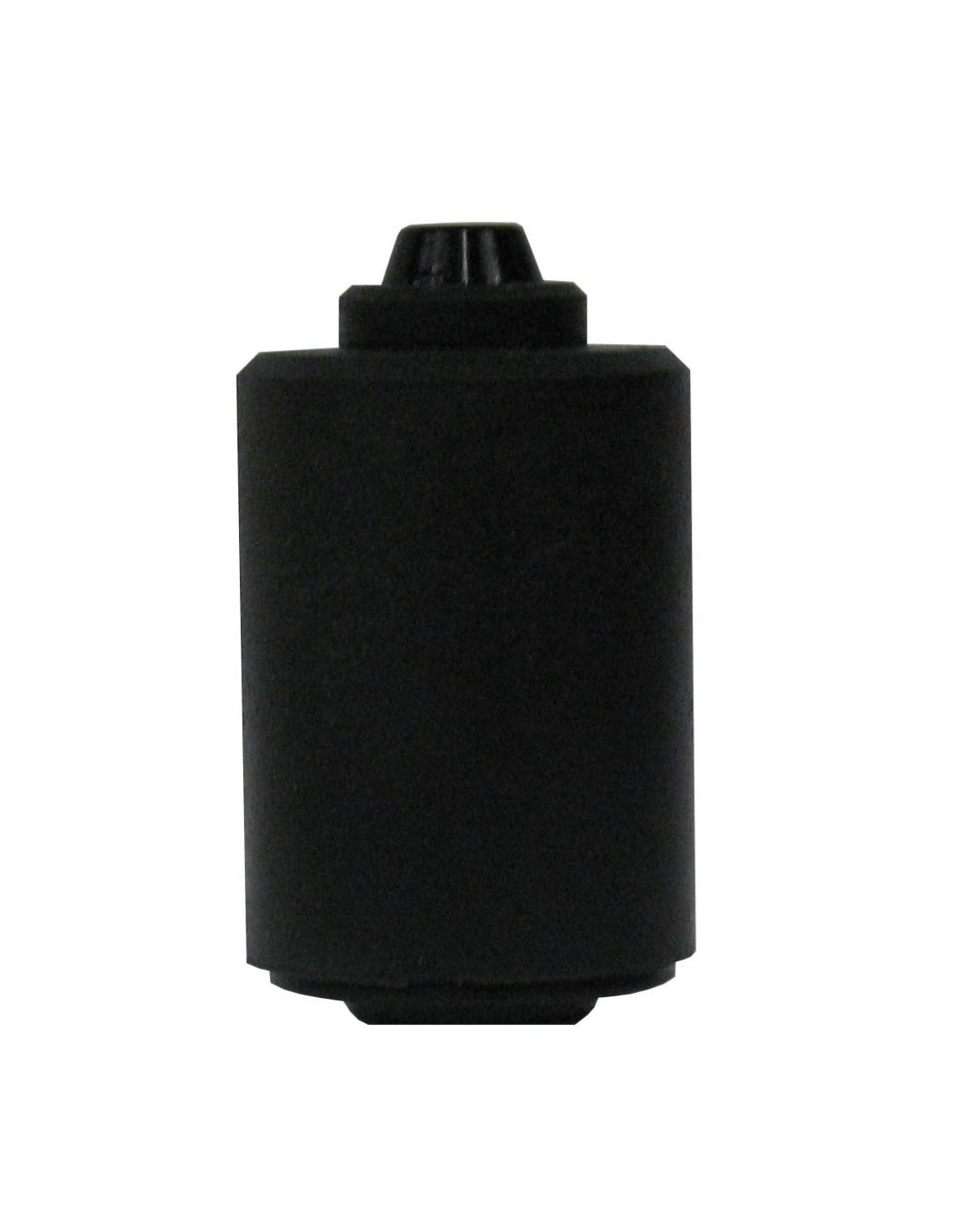### Custom Molded Dampers

By utilizing specifically engineered custom molded primary dampers featuring a natural frequency near 10 Hz we significantly isolate your components from even low bass energy. Two stages of visco elastic damping provide unparalleled vibration absorption.



#### APEX Footers

APEX footers with levelers are used underneath your stand to decouple it from the floor which transmits high amplitude vibrations from your loudspeakers.

## **Specifications**

- **Height: 12", 24", 36", 44", 52" are standard height units, other custom dimensioning available**
- **Upgrades:** Fully upgradable system, Smoked or Black Acrylic Shelves, Special Edition (SE) Columns, Monaco Modular can be upgraded to Silverstone
- **Column Finish:**
- Standard: Black Texture or Silver Smooth Finish